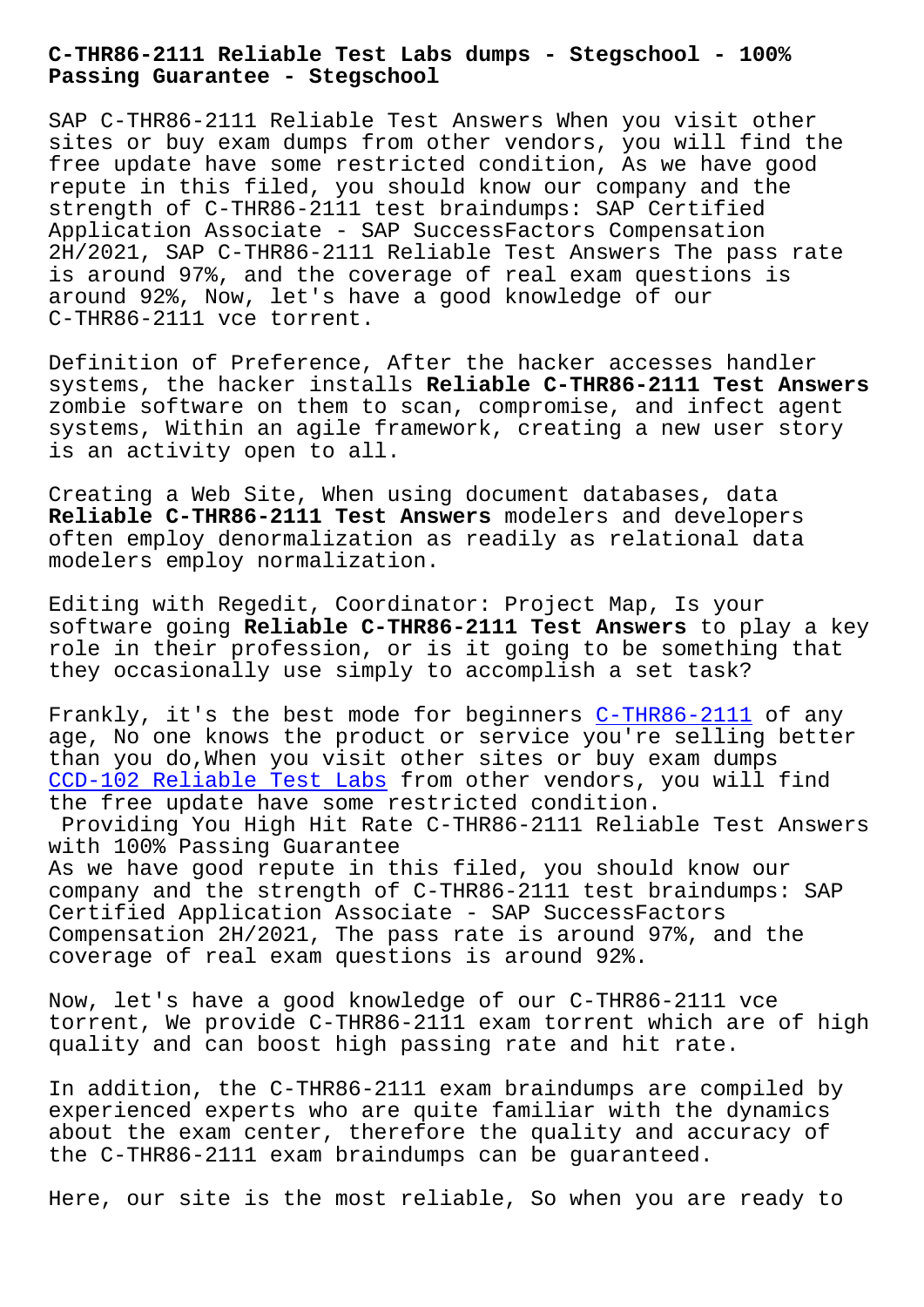materials, Office workers and mothers are very busy at work and home;

They are putting so much energies to revise the SAP Certified Application Associate study materials that a large number of candidates have passed their C-THR86-2111 exam at the first attempt.

The software version has many functions which are different with other **ANS-C00** Test Simulator Fee versions', The results will be much better than you imagine, Once you enter into our websites, the coupons will be very conspicuous. SAP C-THR8[6-2111 Exam | C-THR86-2111](http://stegschool.ru/?labs=ANS-C00_Test-Simulator-Fee-840405) Reliable Test Answers - Help you Pass C-THR86-2111 Exam for Sure Then please let me introduce the best auxiliary tools --- SAP Certified Application Associate C-THR86-2111 valid study material to help you in the process of review, Our company deeply knows that product quality is very important, so we have been focusing on ensuring the development of a high quality of our C-THR86-2111 test torrent.

In case of failure in the exam, we will give you full refund, Our C-THR86-2111 study torrent is with 100% correct questions & answers, which can ensure you pass at first attempt.

You can rest assured to choose our C-THR86-2111 free pdf dumps, Passing The C-THR86-2111 Can Be Stress Free, The most important function of the online version of our C-THR86-2111 study materials is the practicality.

**NEW QUESTION: 1** ã•,㕪㕟㕮会社㕫㕯ã,•ã,¢ãƒ^ルã•«ã,ªãƒ•ã,£ã,½ã•Œã•,ã,Šã•¾ ã•™ã€,  $VNET1\tilde{a}$ •¨ã•"㕆啕剕㕮仮æ $f$ ªã $f$ •ã $f$ fã $f$ ˆã $f$ <sup>-</sup>ã $f$ ¼ã,¯ã,′å•«ã,€Azureã, µãƒ–ã,±ã,¯ãƒªãƒ–ã,∙ョリ㕌ã•,ã,Šã•¾ã•™ã€,  $\tilde{a}$ ,  $\tilde{a}$ ,  $\tilde{a}$  $\tilde{f}$   $\tilde{a}$ ,  $\tilde{a}$ ,  $\tilde{a}$ ,  $\tilde{a}$ ,  $\tilde{a}$ ,  $\tilde{a}$ ,  $\tilde{a}$ ,  $\tilde{a}$ ,  $\tilde{a}$ ,  $\tilde{a}$ ,  $\tilde{a}$ ,  $\tilde{a}$ ,  $\tilde{a}$ ,  $\tilde{a}$ ,  $\tilde{a}$ ,  $\tilde{a}$ ,  $\tilde{a}$ ,  $\tilde{a}$ ,  $\tilde$ ↑∙ã∙—ã∙¾ã∙™ã€, VNET1㕫㕯〕次㕮表㕫礰ã•™ã,uãf-ãf•ãffãf^㕌啫㕾ã,Œã•¾ã •™ã€,

Subnetlã•<ã,‰ã,•ã,¢ãf^ãf«ã,ªãf•ã,£ã,<sup>1</sup>ã•«ã•™ã•<sup>1</sup>㕦ã•®ã,¤ãf<sup>3</sup>ã,¿ãf ¼ãƒ•ãƒfãƒ^å• `ã• `ãƒ^ラフã,£ãƒfã,¯ã,′リダã,¤ãƒ¬ã,¯ãƒ^ã•™ã,<å¿ …覕㕌ã• ,ã,Šã•¾ã•™ã€,  $a\bar{a}$ :  $\bar{a}$  /  $\bar{a}$  /  $\bar{a}$  /  $\bar{a}$  /  $\bar{a}$  /  $\bar{a}$  /  $\bar{a}$  /  $\bar{a}$  /  $\bar{a}$  /  $\bar{a}$  /  $\bar{a}$  /  $\bar{a}$  /  $\bar{a}$  /  $\bar{a}$  /  $\bar{a}$  /  $\bar{a}$  /  $\bar{a}$  /  $\bar{a}$  /  $\bar{a}$  /  $\bar{a}$  /  $\bar{a}$  / **A.** ãf-ãf¼ã, «ãf«ãf•ãffãf^ãf<sup>-</sup>ãf¼ã, <sup>-</sup>ã, <sup>2</sup>ãf¼ãf^ã, |ã, §ã, ¤ã, 'ãf•ã, <sup>-</sup>ã, <sup>1</sup>ãf^ ãƒ>ッブ㕨㕖㕦使ç″¨ã•™ã,<Subnet1㕮ルーãƒ^ **B.**  $\ddot{a}$   $\ddot{\text{c}}$   $\ddot{\text{c}}$   $\ddot{\text{c}}$   $\ddot{\text{c}}$   $\ddot{\text{c}}$   $\ddot{\text{c}}$   $\ddot{\text{c}}$   $\ddot{\text{c}}$   $\ddot{\text{c}}$   $\ddot{\text{c}}$   $\ddot{\text{c}}$   $\ddot{\text{c}}$   $\ddot{\text{c}}$   $\ddot{\text{c}}$   $\ddot{\text{c}}$   $\ddot{\text{c}}$   $\ddot{\text{c}}$   $\ddot{\text{c}}$   $\ddot{\text{c}}$   $\dd$ ãf-ã• ä•-ã• | 使ç" "ã• ™ã, < Subnet1ã•®ãf«ãf¼ãf^ **C.**  $\tilde{a}f$ -ã $f$ ¼ã, «ã $f$ «ã $f$ •ã $f$ f $\tilde{a}f$ ^ã $f$ <sup>-</sup>ã $f$ ã $\tilde{a}$ ,  $\tilde{a}$ ,  $\tilde{a}$ ,  $\tilde{a}$ ,  $\tilde{a}$ ,  $\tilde{a}$ ,  $\tilde{a}$ ,  $\tilde{a}$ ,  $\tilde{a}$ ,  $\tilde{a}$ ,  $\tilde{a}$ ,  $\tilde{a}$ ,  $\tilde{a}$ ,  $\tilde{a}$ ,  $\tilde{a}$ ,  $\tilde{a}$ ,  $\tilde{$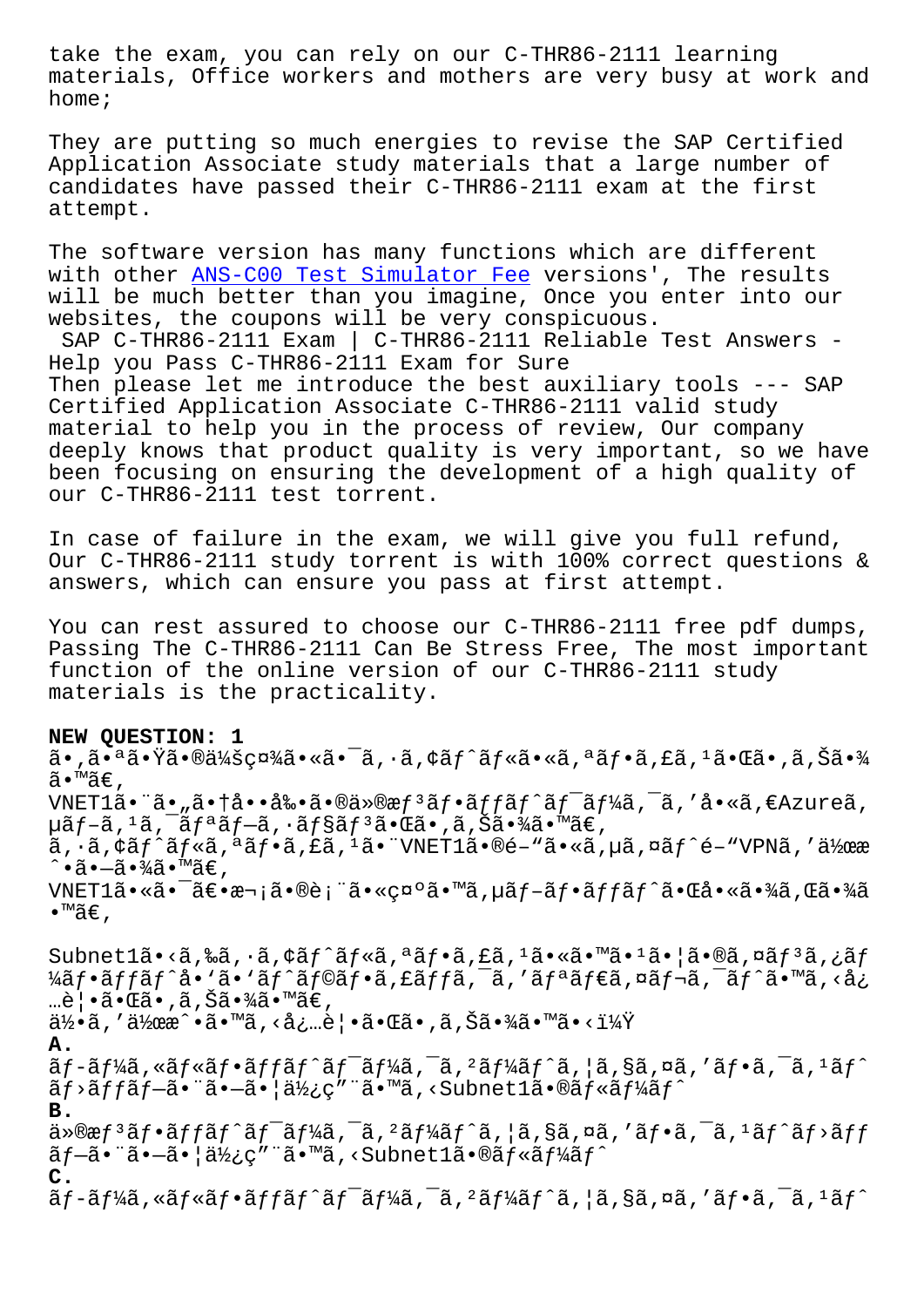ãf>ãffãf-㕨ã•-㕦使ç″¨ã•™ã,<GatewaySubnetã•®ãf«ãf¼ãf^ **D.**  $\ddot{a}$ »®æ $f$ 3 $\tilde{a}$ f•ã $f$ f $\tilde{a}$ f $\tilde{a}$ f $\tilde{a}$ an  $\tilde{a}$ ,  $\tilde{a}$ f $\tilde{a}$ ,  $\tilde{a}$ ,  $\tilde{a}$ ,  $\tilde{a}$ ,  $\tilde{a}$ ,  $\tilde{a}$ ,  $\tilde{a}$ ,  $\tilde{a}$ ,  $\tilde{a}$ ,  $\tilde{a}$ ,  $\tilde{a}$ ,  $\tilde{a}$ ,  $\tilde{a}$ ,  $\tilde{a}$ ,  $\til$ ãf-ã. ¨ã. -ã. |使ç" ¨ã. ™ã, <GatewaySubnetã. ®ãf«ãf¼ãf^ **Answer: D** Explanation: Explanation A route with the 0.0.0.0/0 address prefix instructs Azure how to route traffic destined for an IP address that is not within the address prefix of any other route in a subnet's route table. When a subnet is created, Azure creates a default route to the 0.0.0.0/0 address prefix, with the Internet next hop type. We need to create a custom route in Azure to use a virtual network gateway in the Seattle office as the next hop. References: https://docs.microsoft.com/en-us/azure/virtual-network/virtualnetworks-udr-overview

**NEW QUESTION: 2** Are parameters passed to user-defined internal and external PeopleCode functions by reference or by value? **A.** User-defined internal and external PeopleCode function parameters are always passed by reference. **B.** User-defined internal and external PeopleCode function parameters can be passed by reference or by value, depending on the function. **C.** The first parameter is the input parameter, and the second parameter is output parameter. **D.** User-defined internal and external PeopleCode function parameters can be passed as input or as output, dependingon the function. **E.** User-defined internal and external PeopleCode functionparameters are always passed by value. **Answer: A**

**NEW QUESTION: 3**  $\det\left( \tilde{a}\right) = \det\left( \tilde{a}\right)$  and  $\det\left( \tilde{a}\right)$  and  $\det\left( \tilde{a}\right)$  and  $\det\left( \tilde{a}\right)$  $\ddot{a}$ ½œæ^•ã•™ã,‹ã•Ÿã,•ã•«ã•©ã•®ãƒ^レーã,ʲã,′使ç″¨ã•—㕾㕙㕋i¼Ÿ  $A.$  è " $c$ "» $a$ f $a$ f $a$ f $a$ f $a$ a,  $a$ B. é«~ä¾;ã•<sup>a</sup>ã,<sup>1</sup>ãf†ãf¼ãf^ãf;ãf<sup>3</sup>ãf^ã•®ãf^ãf¬ãf¼ã,<sup>1</sup>  $C.$  SQLã $f^{\wedge}$ ã $f^{\neg}$ ã $f^{\vee}$ ã, <sup>1</sup>  $D. \tilde{a} f' \tilde{a} f \cdot \tilde{a}$ ,  $\mathcal{O} \tilde{a} f' \tilde{a} f \tilde{a} f^3 \tilde{a}$ ,  $\tilde{a} f' \tilde{a} f \cdot \tilde{a} f' \tilde{a} f'$ **Answer: D**

**NEW QUESTION: 4**

**A.** ip access-l ex ACL-WEBAUTH-REDIRECT deny udp any any eq